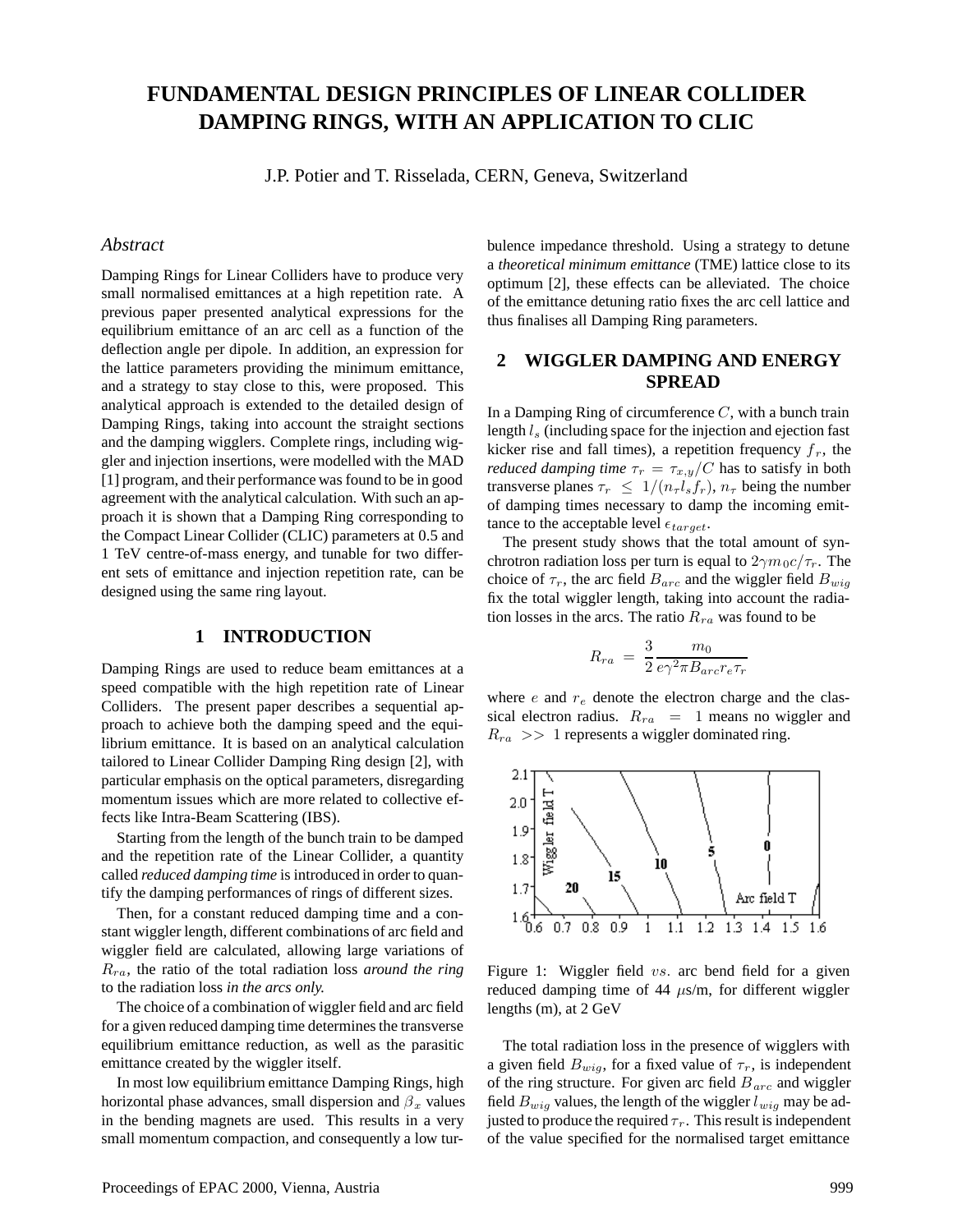$\gamma \epsilon_{target}$ . Fig. 1 shows curves of  $B_{arc}$  and  $B_{wig}$  combinations leading to different wiggler lengths for a given  $\tau_r$ .

The emittance reduction by the wiggler will be  $Q_e = 1/R_{ra} = arc loss / total loss$ , but at the same time the wiggler will create horizontal emittance through the non-zero local dispersion function. The emittance production, calculated using [3], is shown in Fig. 2 as a function of the ratio  $R_{ra}$ . Aiming at a very low ring equilibrium emittance, and thus a small wiggler contribution to the emittance, requires a short wiggler period.



Figure 2: Wiggler contribution to the horizontal emittance for  $B_{wig} = 1.73$  T,  $\bar{\beta}_x = 2.5$  m at 2 GeV and  $\tau_x = 35 \text{ }\mu\text{s/m}$ for wiggler wavelengths 0.35 m and 0.20 m

Furthermore, increasing the wiggler length or the ratio  $R_{ra}$  to large values will not reduce the ring equilibrium emittance indefinitely, as it will become dominated by the wiggler contribution to the emittance.

Once the reduced damping time has been defined it may be seen (Fig. 3) that the energy spread is only weakly dependent on the ratio  $R_{ra}$ 



ratio between ring and arc radiation losses

Figure 3: Relative energy spread vs. ring - wigglers radiation loss ratio  $R_{ra}$  for two wiggler fields and a constant reduced wiggler damping time  $\tau_r = 35 \ \mu s/m$  at 2 GeV

## **3 ARC CELL OPTIMISATION**

As proposed in [2] the arcs are made of TME cells. The dispersion and  $\beta_x$  functions in the bending magnets and at the potential sextupole locations are chosen larger than those required for the minimum emittance. For a given ratio  $\epsilon_r$ of the actual emittance to the minimum possible emittance,

the maximum  $D_x$  value is selected, as a large momentum compaction is required to maximise the impedance threshold. In this case the lattice parameters in the centre of the bending magnet are entirely determined [2] and given by

$$
\beta_x = \epsilon_r \frac{l_{bend}}{2\sqrt{15}} \qquad D_x = (1 + \frac{2}{\sqrt{5}}\sqrt{\epsilon_r^2 - 1}) \frac{\theta l_{bend}}{24}
$$

where  $\theta$  and  $l_{bend}$  are the deflection angle and the length of the bending magnet. The symmetry of the TME cell lattice functions with respect to the centre of the bending magnet imposes equally the horizontal cell phase advance  $\mu_x$ :

 $\sqrt{3}$ 



Figure 4: Horizontal lattice functions of the arc cell

The horizontal lattice functions of the arc cell are shown in Fig. 4. Using the above expressions the momentum compaction factor of a ring containing only regular TME cells depends only on the cell length  $l_{cell}$ , the bending magnet parameters and the emittance detuning ratio:

$$
\alpha = \frac{1}{12} \frac{l_{bend}}{l_{cell}} \theta^2 \left( 1 + \sqrt{\frac{\epsilon_r^2 - 1}{5}} \right)
$$

## **4 MOMENTUM COMPACTION AND TURBULENCE IMPEDANCE THRESHOLD**

The *number of regular arc cells* required to produce the target emittance and the reduced damping time, taking into account the wiggler effects, can now be evaluated. It is a function of the wiggler characteristics (field, period), of the emittance detuning chosen and, obviously, of the target emittance and the beam momentum. Fig. 5 shows the number of cells (assumed to be even) vs. the ratio  $R_{ra}$ .

The *arc cell* and *straight section* lengths are modelled as follows. The ring used in the analytical calculations has a race-track shape. It consists of two 180<sup>°</sup> arcs, made of bending magnets of length  $l_{bend}$  in regular arc cells of length  $l_{cell}$  =  $2l_{bend}$ + a constant space required for the focusing part of the cell. Two long straight sections house